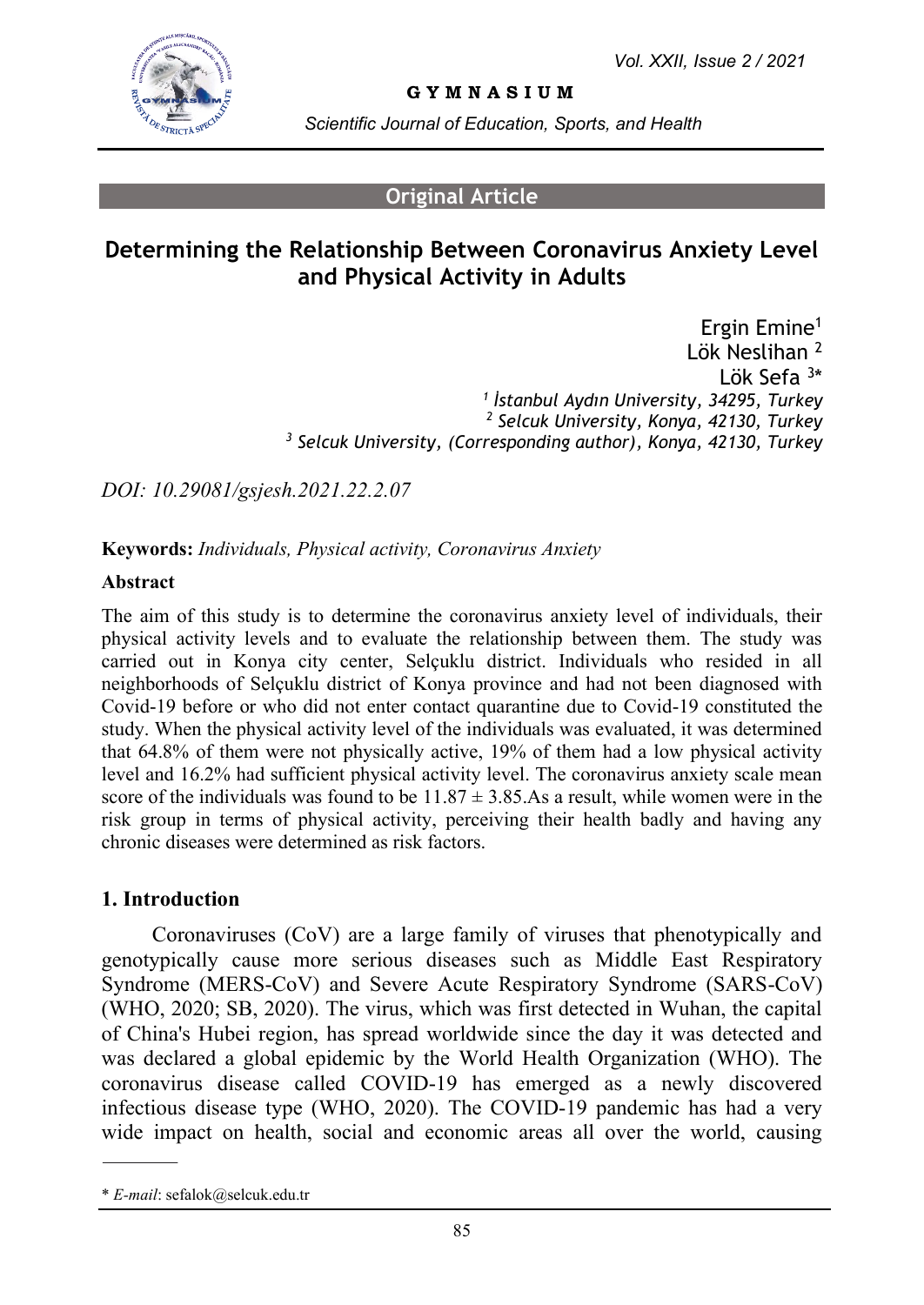restrictions in many parts of the world. The main feature that distinguishes this virus from other viruses is that it spreads very easily and quickly. It is stated that psychological problems such as anxiety and depression increase in individuals in the society as a result of many cases that result in death (Duan & Zhu, 2020).

Anxiety is defined as a feeling that people experience in certain periods and resembles fear. The individual feels or defines this situation as a feeling of distress and anxiety for no apparent reason. In the pandemic period, concerns in society can affect every individual globally to various dimensions (Roy et al., 2020). The ongoing coronavirus epidemic creates feelings of fear, uncertainty and anxiety in the society. People have become more worried about their own and others' health and even their possible death (Trzebiński, Cabański, & Czarnecka, 2020).

As a result of the COVID-19 pandemic, people have experienced disruptions in their work and lives, and this has had negative effects on physical and mental health. With the new number of cases and deaths announced every day, individuals started to experience anxiety, panic, stress and anxiety (Chevance et al, 2020; Zang, Wang, Rauch, & Wei, 2020). According to a systematic review by Brooks et al. (2020); When quarantines continue and the end date of the epidemic cannot be predicted, they have more negative psychological effects on individuals. In such cases, psychological resilience and mental health should be protected and developed in individuals. In order for individuals to effectively cope with the coronavirus anxiety that they may experience during this period, their psychological health should be a priority. Physical activity is among the primary suggestions for maintaining and improving mental health. There are studies investigating the effects of physical activity on physical and mental health. It has also been found that individuals who do physical activity are less suicidal and physical activity is protective against depression (Sfendla, Malmstro¨m, Torstensson & Kerekes, 2018; Tran et al, 2020; Vancampfort et al, 2018). Along with the measures implemented to combat the COVID-19 pandemic, the number of studies evaluating the relationship between individuals' coronavirus anxiety level and physical activity behavior is limited. It is necessary to determine the anxiety level of the individuals in the society, to support them with changes suitable for their lifestyles, and to develop appropriate suggestions. The aim of this study is to determine the relationship between coronavirus anxiety level and physical activity in adult individuals and to contribute to taking measures to protect and improve mental health.

## **2. Material and methods**

*Purpose of research and questions of the research*

In this descriptive relational study, the relationship between coronavirus anxiety level and physical activity in adult individuals will be evaluated.

1. What are the socio-demographic characteristics of adults?

2. Does physical activity level change according to the socio-demographic characteristics of adult individuals?

3. Does the coronavirus anxiety level change according to the socio-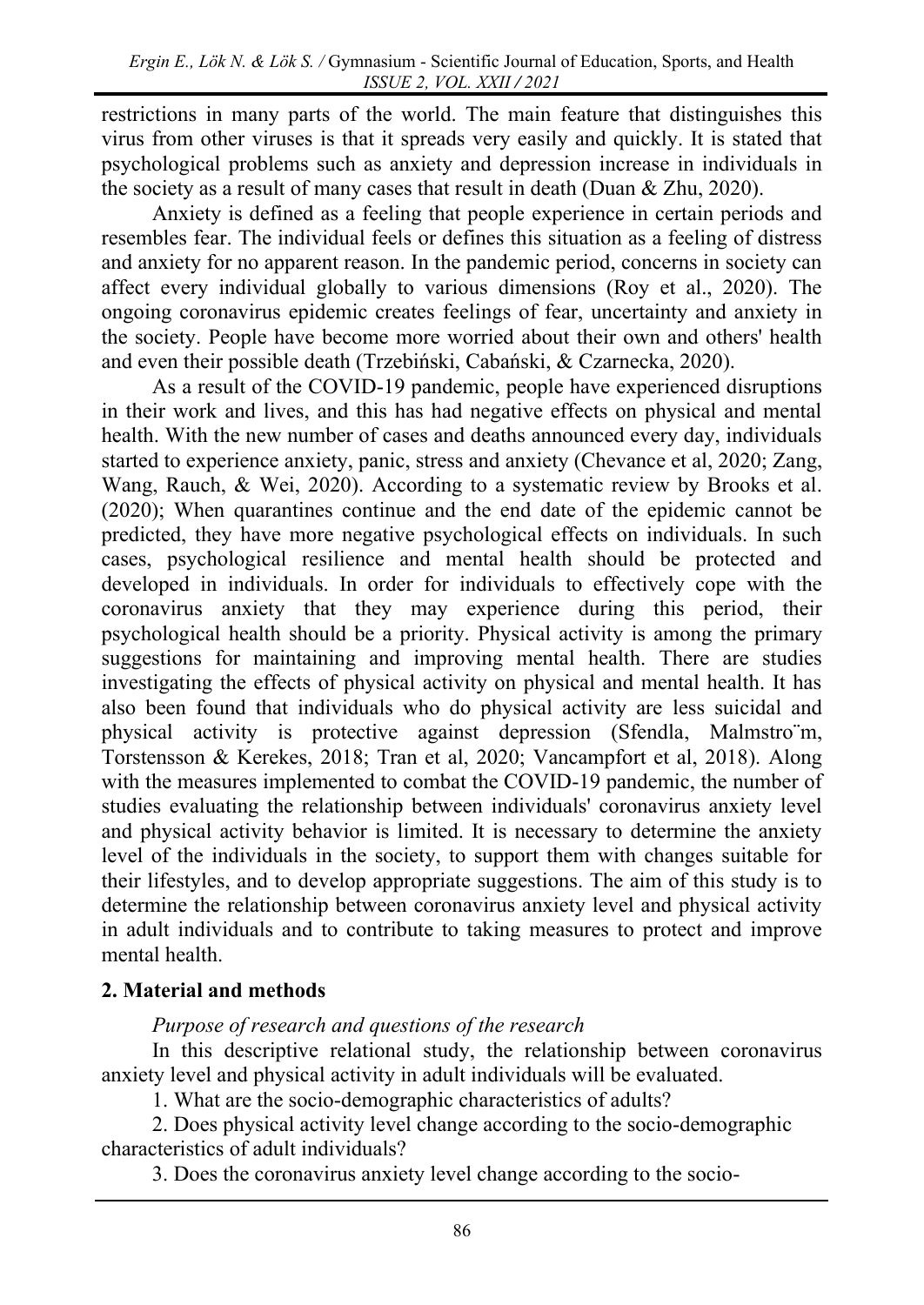demographic characteristics of adult individuals?

4. Is there a relationship between physical activity level and coronavirus anxiety?

### *The procedures*

The study was carried out in Konya city center, Selçuklu district. Selçuklu district is one of the central districts of Konya with the largest population. For this reason, Selçuklu district was chosen.

## *Study group of the research*

The sample size in the study was calculated in G \* Power 3.1.9.2 analysis program. With an effect size of 0.5, a power of 80%, a margin of error of 5%, the average score of the "Coronavirus Anxiety Scale" in the study of Altun (2020) was calculated as 179 by taking into account  $(2.90 \pm 3.58)$ . The inclusion criteria of the study consisted of individuals who reside in all neighborhoods of Selçuklu district of Konya province and have not been diagnosed with Covid-19 before or who have not entered contact quarantine due to Covid-19.

### *Data collection methods and tools*

The data of the research were collected through Google Forms between April 1-15, 2021. The questionnaires were delivered to the participants via social media; After reaching the sufficient number of samples, the data collection process was terminated. In collecting data; The personal information ¸Coronavirus Anxiety Scale Short Form and the International Physical Activity Questionnaire, which question the socio-demographic characteristics and prepared by the researchers, were used.

*International Physical Activity Questionnaire (UFAA):* Physical activity levels of individuals were determined by the International Physical Activity Questionnaire (UFAA). The validity and reliability study of the questionnaire was conducted in Turkey (Saglam et al., 2010). In our study, the short form of the questionnaire, which can be administered by itself and includes "last seven days", was used to evaluate the level of physical activity. This short form consists of seven questions and provides information about sitting, walking, moderately vigorous activities and time spent in vigorous activities. The calculation of the total score for the short form includes the total duration (minutes) and frequency (days) of walking, moderate vigorous activity, and vigorous activity. The sitting score (sedentary behavior level) is calculated separately. In the evaluation of all activities, the criterion is that each activity is done at least 10 minutes at a time. Multiplying the minute, day, and MET value (multiples of resting oxygen consumption) a score is obtained as "MET-minute / week". The walking time (minutes) was multiplied by 3.3 MET in calculating the walking score. In the calculation, 4 METs were taken for moderate activity and 8 MET values were taken for vigorous activity. Physical activity levels are classified as physically inactive (3000 MET-min / week) (Öztürk, 2005).

*Coronavirus Anxiety Scale Short Form:* The Turkish validity and reliability of the scale developed by Lee, Mathis, Jobe, & Pappalardo (2020) were made by Bicer, Cakmak, Demir, & Kurt (2020). The scale consists of five questions, there is no sub-dimension. In the Turkish validity and reliability study of the scale, the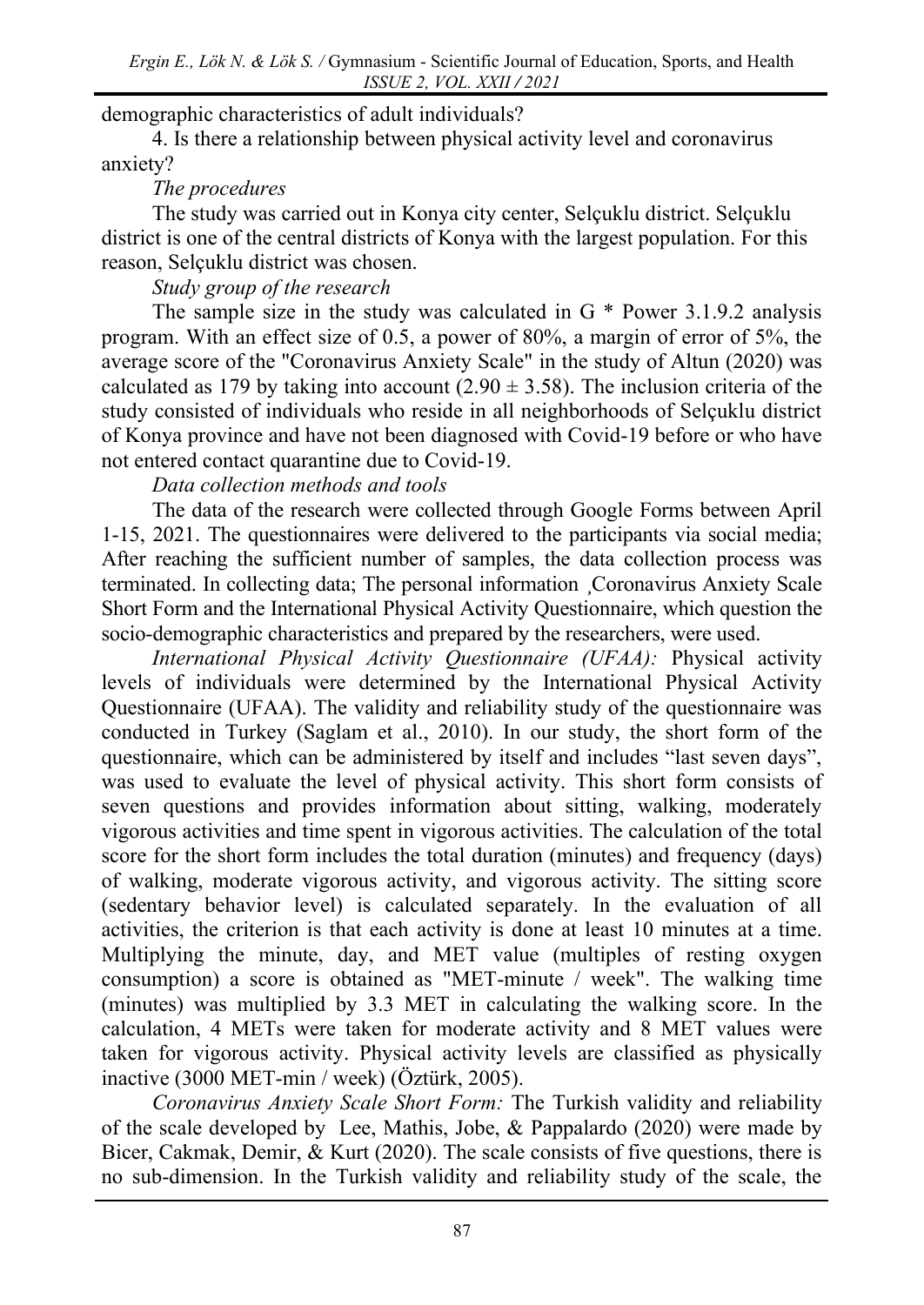Cronbach Alpha reliability coefficient was found to be 0.832. The scoring of the scale is "0-never", "1-rare, less than one or two days", "2-few days", "3 to more than seven days" and "4-almost every day in the last two weeks". The highest score obtained from the scale is 20. Scores of 9 and above are interpreted as a high level of anxiety (Bicer et al., 2020).

# *Data evaluation*

The data of the study were evaluated using the SPSS for Windows 22.0 (Statistical Package for Social Science) statistical package program. Unit number (n), percentage (%), mean  $\pm$  standard deviation (mean (SD)) values were used as summary statistics. Normal distribution of data was evaluated by Shapiro-Wilk test and Q-Q graph. Since the data conformed to normal distribution, t-test in independent groups for paired groups, Anova test and chi-square analysis were used for more than two groups. Results were evaluated at 95% confidence interval and p <0.05 significance level.

# *Ethical procedure*

Ethical permission was obtained from the Faculty of Sport Sciences Ethics Committee (Date: 25.03.2021 / Decision number: 51) for the ethical permission of the study. Before starting the research, online permissions of individuals were obtained.

# **3. Results and Discussions**

The average age of the individuals is  $37.21 \pm 7.91$ ,  $55.9\%$  of them are female, 44'1% are male, 54'2% are married, 45.8% are single, 31.8% associate degree, 27.4% undergraduate degree, 21.2% primary school and 19.6% high school graduates, 40.2% had medium income, 31.8% poor and 27.9% It was determined that the flour perceived as good, 43% perceived their health as bad, 30.2% as moderate and 26.8% as good, and 58.7% had any chronic disease.

When the physical activity level of the individuals was evaluated, it was determined that 64.8% were not physically active, 19% had a low physical activity level and 16.2% had sufficient physical activity level. In addition, the coronavirus anxiety scale mean score of the individuals was found to be  $11.87 \pm 3.85$  (Table 1).

The comparison of individuals' physical activity level with their sociodemographic characteristics is presented in Table 2. It was observed that women were more inactive than men, and the difference was statistically significant ( $p \leq 0.05$ ). It was observed that there was a significant difference between health status and physical activity level, and the difference was due to those who perceived their health as bad ( $p \le 0.05$ ). It was observed that those with any chronic disease were more inactive than those without any chronic diseases, and the difference was found to be statistically significant ( $p \le 0.05$ ). There was no statistically significant difference between education, marital status, perceived income status and physical activity level ( $p$  > 0.05) (Table 2).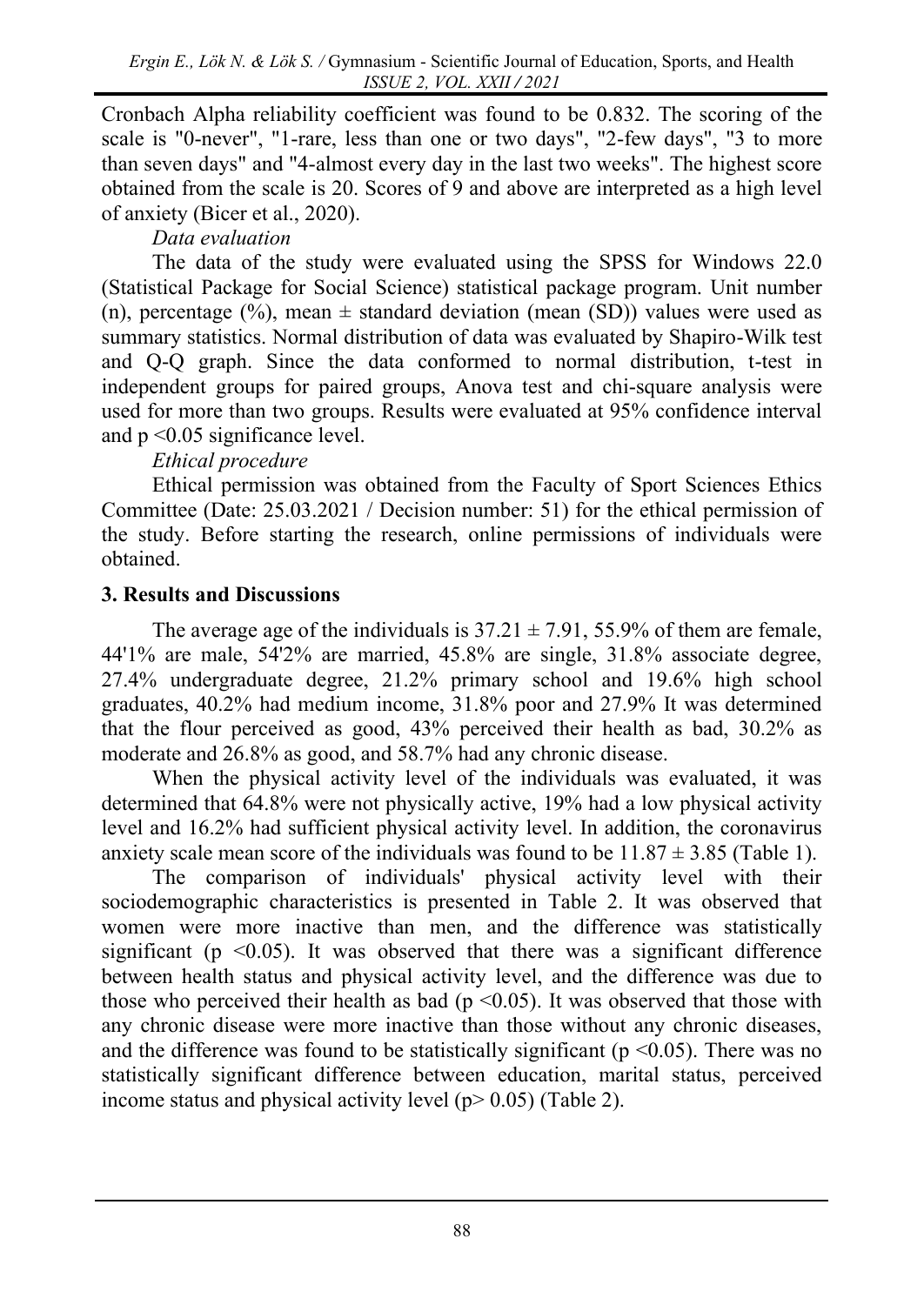| <b>Scales</b>                         | Number (n) | Percent $(\% )$  |
|---------------------------------------|------------|------------------|
| <b>Physical Activity</b>              |            |                  |
| Questionnaire                         |            |                  |
| <b>Physically inactive (Inactive)</b> | 116        | 64.8             |
| $(600 MET-min / week)$                |            |                  |
| With a low level of physical          | 34         | 19.0             |
| activity (600-3000 MET-min /          |            |                  |
| wk) (Less Active)                     |            |                  |
| <b>Sufficient physical activity</b>   | 29         | 16.2             |
| level (> 3000 MET-min /               |            |                  |
| week) (Very active)                   |            |                  |
| <b>Coronavirus Anxiety Scale</b>      |            | $Mean \pm SD$    |
|                                       |            | $11.87 \pm 3.85$ |

**Table 1.** *Evaluation of individuals' physical activity level and coronavirus anxiety levels*

**Table 2.** *Distribution of ındividuals' physical activity level by sociodemographic characteristics*

| Variable                         |                                    | <b>Physical Activity Level</b>     |                       |                   |
|----------------------------------|------------------------------------|------------------------------------|-----------------------|-------------------|
|                                  | <b>Inactive</b>                    | <b>Minimal Active</b>              | Very active           | <b>Test value</b> |
|                                  | n(%)                               | n(%)                               | n(%)                  | p value           |
| Gender                           |                                    |                                    |                       |                   |
| Female                           | 40 (%22.3)                         | $37 \left( \frac{9}{20.7} \right)$ | 23 (% 12.8)           | $X^2$ : 3.389     |
| <b>Male</b>                      | 33 (%18.4)                         | 36(%20.1)                          | 10(%5.6)              | $p:0.03*$         |
| <b>Education</b>                 |                                    |                                    |                       |                   |
| <b>Status</b>                    |                                    |                                    |                       |                   |
| Primary                          | 18(%10.1)                          | 12(%6.7)                           | 8(%4.5)               |                   |
| education                        |                                    |                                    |                       |                   |
| <b>High school</b>               | 12(%6.7)                           | $15 \, (%8.4)$                     | 8(%4.5)               | $X^2$ : 6.900     |
| <b>Associate</b>                 | 18(%10.1)                          | 29 (%16.2)                         | 10(%5.6)              | p:0.33            |
| <b>Degree</b>                    |                                    |                                    |                       |                   |
| <b>License</b>                   | 25(%14)                            | 17(%9.5)                           | 7(%3.9)               |                   |
| <b>Marital status</b>            |                                    |                                    |                       |                   |
| <b>Married</b>                   | $36 \left( \frac{9}{20.1} \right)$ | 43 (%24)                           | 18(%10,1)             | $X^2$ : 1.354     |
| <b>Single</b>                    | 37(%20.7)                          | 30 (%16.8)                         | 15(%8.4)              | p:0.508           |
| <b>Perceived</b>                 |                                    |                                    |                       |                   |
| <b>Income Level</b>              |                                    |                                    |                       |                   |
| Good                             | 16(%8.9)                           | $22(^{96}12.3)$                    | $12(^{96}6.7)$        | $X^2$ : 4.010     |
| <b>Middle</b>                    | 32(%17.9)                          | 26(%14.5)                          | $14(^{9}67.8)$        | p:0.405           |
| <b>Bad</b>                       | 25(%14.0)                          | $25(\frac{9}{14.0})$               | $7(^{0}\!\!/_{0}3.9)$ |                   |
| Perceived                        |                                    |                                    |                       |                   |
| <b>Health Level</b>              |                                    |                                    |                       |                   |
| Good                             | $15(\%8.4)$                        | 25(%14.0)                          | 8(%4.5)               | $X^2$ : 9.900     |
| <b>Middle</b>                    | 25(%14.0)                          | 24(%13.4)                          | 5(%2.8)               | $p:0.042*$        |
| <b>Bad</b>                       | 33(%18.4)                          | 24(13.4)                           | 20(%11.2)             |                   |
| <b>Presence of</b>               |                                    |                                    |                       |                   |
| <b>Chronic Disease</b>           |                                    |                                    |                       |                   |
| Yes                              | 47(%26.3)                          | $41(^{9}622.9)$                    | 17(%9.5)              | $X^2$ : 1.868     |
| N <sub>0</sub>                   | 26(%14.5)                          | 32(%17.9)                          | $16(\frac{6}{8.9})$   | $p:0.031*$        |
| $X^2$ : Chi-Square test, *p<0,05 |                                    |                                    |                       |                   |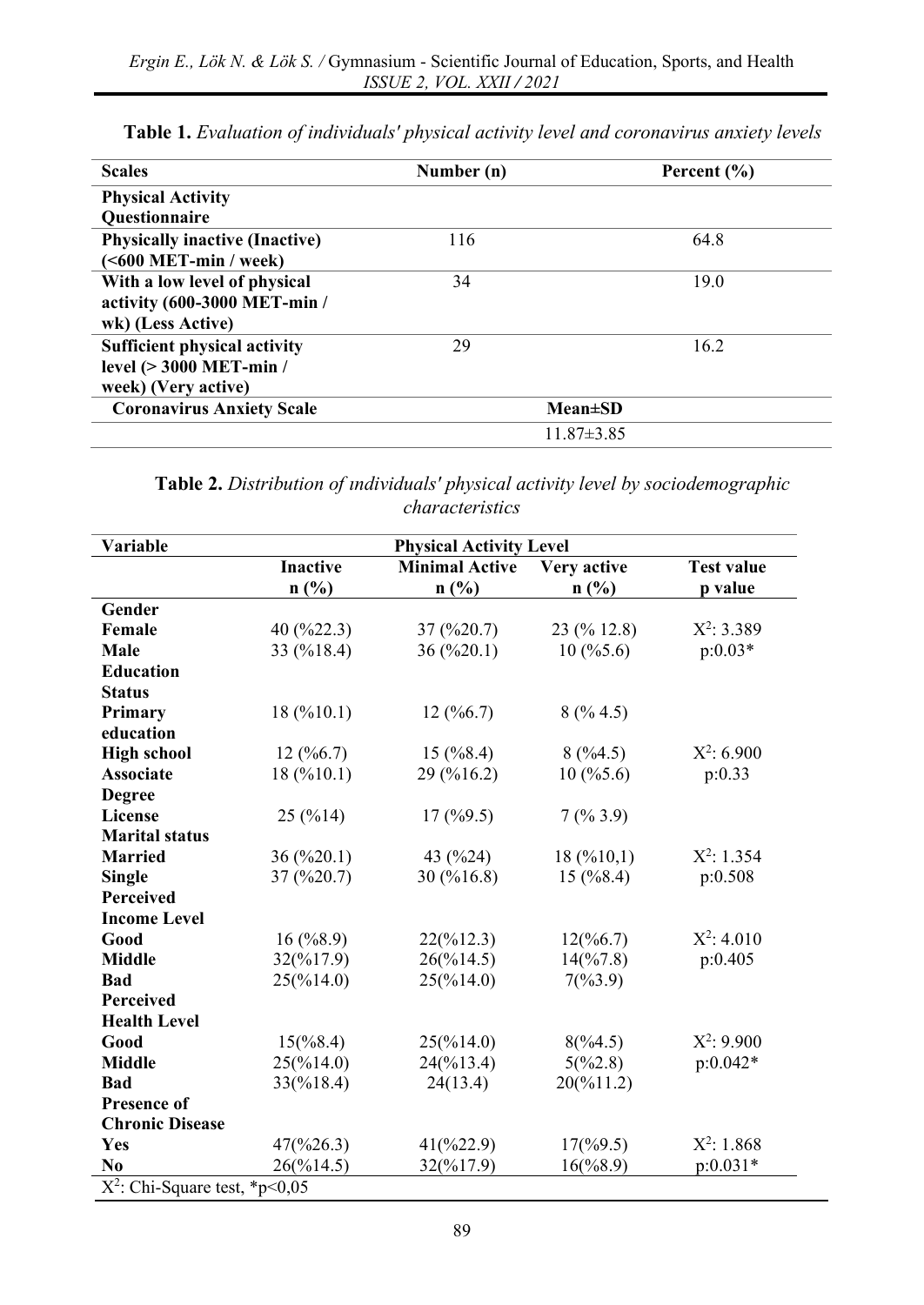The comparison of individuals' coronavirus anxiety level with their sociodemographic characteristics is presented in Table 3. It was observed that the coronavirus anxiety level of women was higher than that of men, and the difference was statistically significant ( $p \le 0.05$ ). A statistically significant difference was observed between the educational status and coronavirus anxiety level, and it was determined that the difference was due to the undergraduate graduates ( $p \le 0.05$ ). It was observed that the coronavirus anxiety level of married people was higher than that of singles, and the difference was statistically significant ( $p \le 0.05$ ). While there was a significant difference between perceived health and coronavirus anxiety level, it was observed that the difference was caused by those who perceived their health as bad ( $p \le 0.05$ ). While there was a significant difference between the perceived income status and coronavirus anxiety level, it was observed that the difference was due to those who perceived their health as bad ( $p \le 0.05$ ). The coronavirus anxiety level of those with any chronic disease was found to be higher than those without a chronic disease, and the difference was found to be statistically significant ( $p \le 0.05$ ) (Table 3).

| <b>Coronavirus Anxiety Levels</b><br><b>Mean±SD</b><br>p value<br>Gender<br>Female<br>$13.06 \pm 3.96$<br>t: 0.206 |
|--------------------------------------------------------------------------------------------------------------------|
|                                                                                                                    |
|                                                                                                                    |
|                                                                                                                    |
| $p:0.02*$<br>Male<br>$10.72 \pm 3.78$                                                                              |
| <b>Education Status</b>                                                                                            |
| $9.55 \pm 4.38$<br><b>Primary education</b>                                                                        |
| $10.22 \pm 4.00$<br>F: 0.921<br><b>High school</b>                                                                 |
| $p:0.02*$<br><b>Associate Degree</b><br>$11.50 \pm 3.36$                                                           |
| <b>License</b><br>$15.93 \pm 3.48$                                                                                 |
| <b>Marital status</b>                                                                                              |
| <b>Married</b><br>$14.50 \pm 3.78$<br>t: $1.354$                                                                   |
| $p:0.008*$<br><b>Single</b><br>$9.12 \pm 3.83$                                                                     |
| <b>Perceived Income Level</b>                                                                                      |
| Good<br>$11.68\pm4.20$<br>F: 2,873                                                                                 |
| <b>Middle</b><br>$11.72 \pm 3.67$<br>p:0.09                                                                        |
| $12.22 \pm 3.80$<br><b>Bad</b>                                                                                     |
| <b>Perceived Health Level</b>                                                                                      |
| $8.37 \pm 3.97$<br>F: 1.858<br>Good                                                                                |
| <b>Middle</b><br>$11.90 \pm 3.91$<br>$p:0.004*$                                                                    |
| <b>Bad</b><br>$15.15 \pm 3.75$                                                                                     |
| <b>Presence of Chronic Disease</b>                                                                                 |
| $14.28 \pm 3.81$<br>t: $0.186$<br>Yes                                                                              |
| $9.28 \pm 3.86$<br>$p:0.003*$<br>N <sub>0</sub>                                                                    |

**Table 3.** *Distribution of İndividuals' coronavirus anxiety level by sociodemographic features*

F:One Way Anova, t: t test, \*p<0,05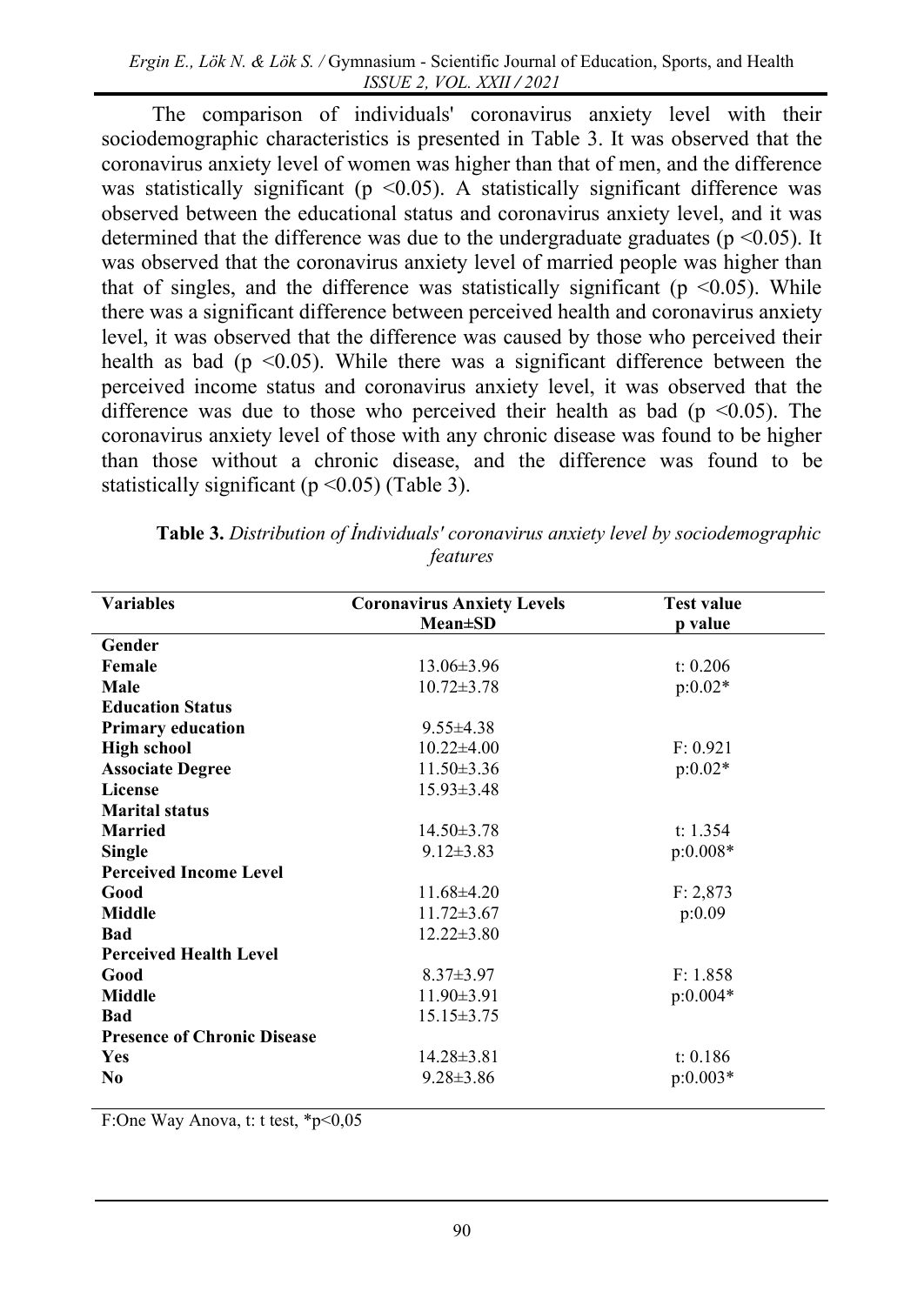When individuals' physical activity and coronavirus anxiety levels are compared; The average coronavirus anxiety score of those who were not physically active was found to be higher than those with a low level of physical activity and sufficient level of physical activity, and the difference was found to be statistically significant ( $p$  <0.05). It was observed that those who did not do physical activity had higher levels of coronavirus anxiety (Table 4).

**Table 4.** *Comparison of İndividuals with physical activity and coronavirus anxiety level*

| <b>Physical Activity</b>              | <b>Coronavirus Anxiety Levels</b> | <b>Test value</b> |
|---------------------------------------|-----------------------------------|-------------------|
| Questionnaire                         | $Mean \pm SD$                     | P value           |
| <b>Physical Activity</b>              | $15.00 \pm 3.58$                  |                   |
| Questionnaire                         |                                   |                   |
| <b>Physically inactive (Inactive)</b> | $11.85\pm4.13$                    | F: 1.143          |
| $(600 MET-min / week)$                |                                   | $p:0.01*$         |
| With a low level of physical          | $8.13 \pm 3.82$                   |                   |
| activity (600-3000 MET-min            |                                   |                   |
| / wk) (Less Active)                   |                                   |                   |

F:One Way Anova, \*p<0,05

#### *Discussions*

When looking at the studies examining the effects of the Covid pandemic on public health, it was seen that the focus was more on mental health. There are fewer studies examining health lifestyle behaviors (Chevance et al., 2020; Erdoğan Yüce & Banana 2021; Zang et al, 2020). In this study, it was aimed to address the physical activity levels, which is a healthy lifestyle behavior in adults, and the coronavirus anxiety level together. It is important in this respect. In this study, where more than half of the participants were women, it was found that 64.8% of the individuals were not physically active. In addition, a significant difference was found between men and women regarding the level of physical activity, and it was determined that women were more inactive than men. When looking at the study of Erdoğan Yüce and Banana (2021), who are among the current studies in the literature, although there is no statistically significant difference, it has been determined that more than half of the participants are inactive and men have higher physical activity levels than women (Erdoğan Yüce & Banana 2021). In another study conducted with adult individuals aged 19-65, 52% of the individuals were determined to be inactive by taking a score of <600 MET-min / hf from the International Physical Activity Questionnaire (Saatci, 2019).

While the effect of regular physical activity on protecting and improving health and preventing non-communicable diseases is known, the increasing number of physically inactive individuals is of concern. It is stated that inactive individuals increase in the society, especially with the mandatory restrictions made during the Covid period and the decrease in social activities. In another study evaluating the physical activity levels of individuals staying at their homes during the Covid pandemic period, it was found that more than half of the participants were women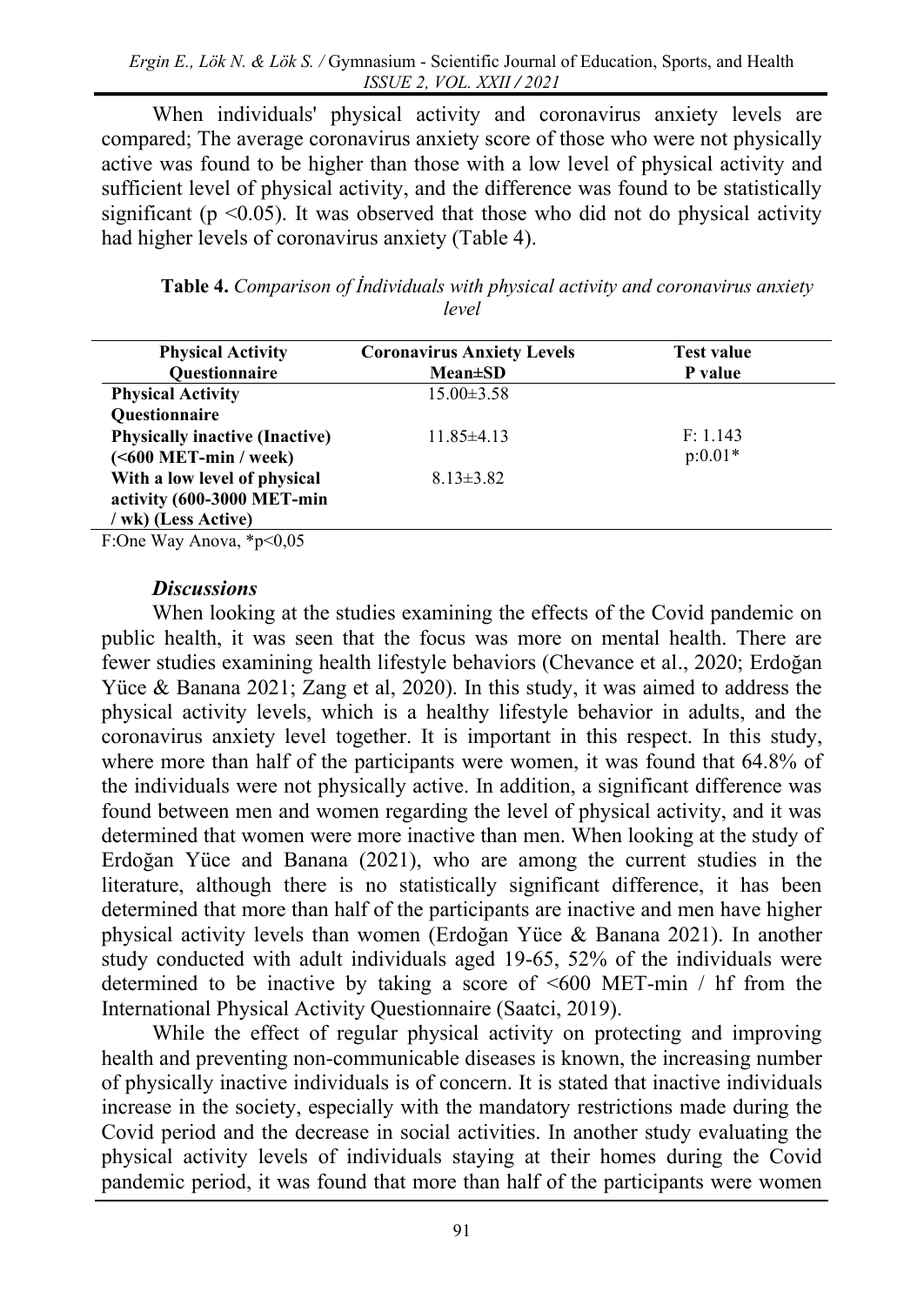and 51.2% were not physically active (Tural, 2020). Study findings are similar to the literature. It is thought that this is due to the fact that women stay more at home during the pandemic period and cannot participate in social life and their physical activity is restricted.

According to the data of this study, individuals who perceive their health badly and have chronic diseases were found to be physically inactive. This situation may also be due to population characteristics, it has been identified as a risk factor. It should not be forgotten that poor health and the presence of chronic diseases may also interfere with physical activity. It was determined that some of them did not exercise (Kitiş & Gümüş, 2015).

In this study, the average score of the individuals on the coronavirus anxiety scale was found to be  $11.87 \pm 3.85$ . 9 points and above are considered to be high. While job losses, isolation, and death and infection rates related to COVID-19 continue to rise, the mental health of most individuals is affected and anxiety is increasing. Although healthcare professionals acknowledge the growing fears and concerns of their patients and others around them, they know less about their fearbased reactions to this infectious disease epidemic (Lee, Jobe, & Mathis, 2020). High levels of depression, post-traumatic stress, anxiety, and insomnia have been reported among healthcare workers in China (Xiang et al., 2020). In a recent study on 775 adults living in the United States, functionally impaired individuals due to fear and anxiety of coronavirus were found to be more hopeless and suicidal (Lee, 2020). In this study, it was found that the coronavirus anxiety level of women was higher than that of men, and the difference was statistically significant. Similarly, Artan, Atak, Karaman, & Cebeci (2020) found that the anxiety levels of women in the COVID-19 pandemic were higher than men in their study with 525 individuals aged between 15 and 72 years. On the other hand, while they did not detect a difference between educational status, marital status and anxiety level (Artan et al,, 2020). In this study, a statistically significant difference was observed between the coronavirus anxiety level and educational status, marital status as well as perceived health, income status and the presence of illness.

In this study, it was seen that those who do not do physical activity have higher coronavirus anxiety levels. Studies investigating the effects of physical activity on coronavirus anxiety are limited (Sfendla & Hadrya, 2020; Sfendla et al., 2018; Tran et al, 2020; Vancampfort et al, 2018). The coronavirus disease (COVID-19) epidemic can be devastating in every sense, especially psychologically. Physical activity (PA) is known to aid psychological health. More studies are needed in this area to determine whether physical activity has an impact on anxiety during this pandemic and whether it is a coping strategy.

## **4. Conclusions**

As a result, while women were in the risk group in terms of physical activity, perceiving their health badly and having any chronic diseases were determined as risk factors. In terms of coronavirus anxiety, women and singles are in the risk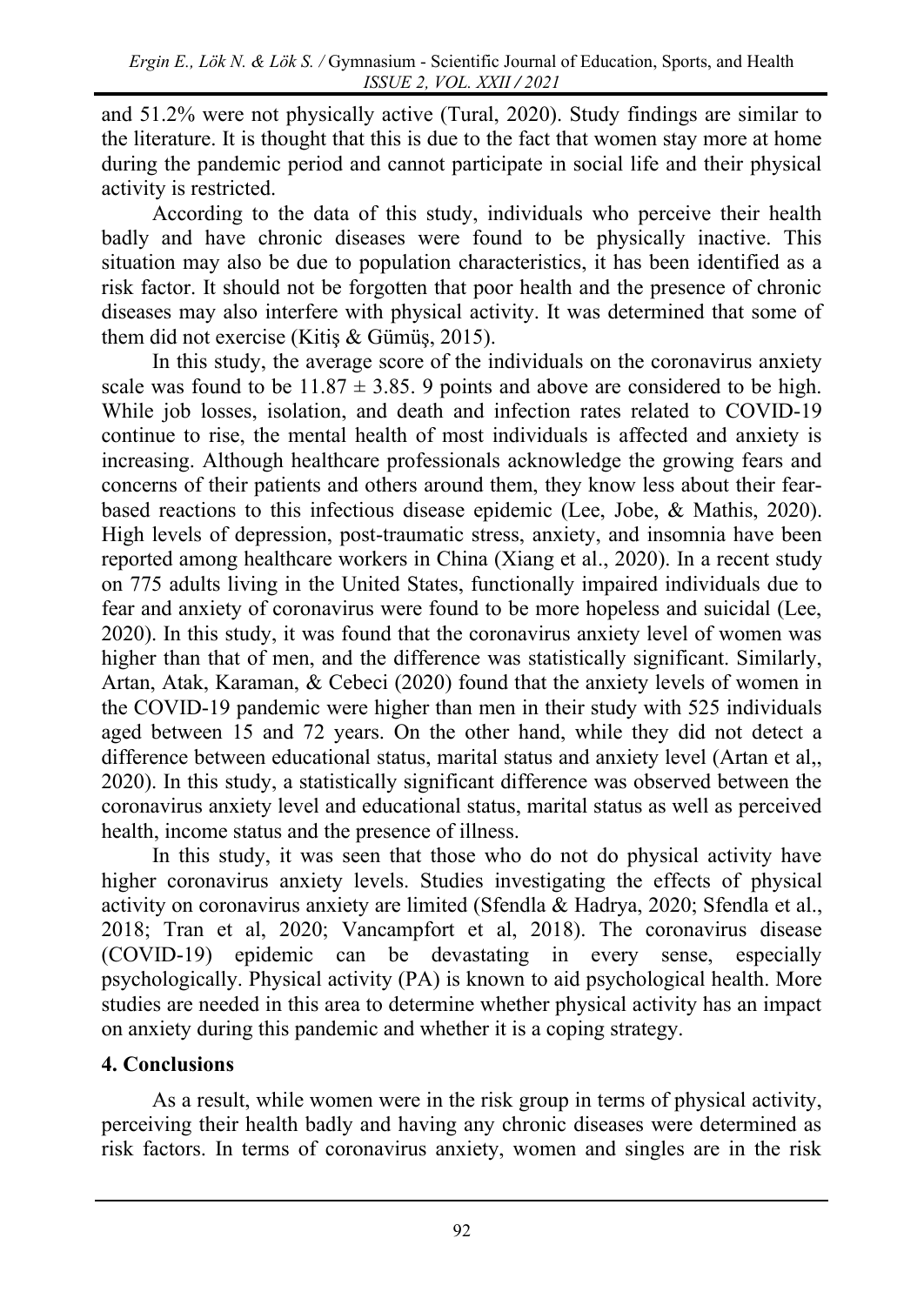group, while being a primary school graduate, perceiving their health badly and having any chronic disease have been identified as risk factors.

## **References**

- 1. ALTUN, Y. (2020). Covid-19 pandemisinde kaygı durumu ve hijyen davranışları, *Sürekli Tıp Eğitimi Dergisi, 29 (5*): 312-317. DOI: 10.17942/ sted. 777035.
- 2. ARTAN, T., ATAK, I., KARAMAN, M., & CEBECI, F. (2020). Koronavirüs (COVID-19) salgınında sosyodemografik özellikler, psikolojik sağlamlık ve kaygı düzeyleri arasındaki ilişki, *Electronic Turkish Studies, 15(6):* 79–94. [DOI.org/10.7827/TurkishStudies.43882.](https://doi.org/10.7827/TurkishStudies.43882)
- 3. BIÇER, İ., ÇAKMAK, C., DEMIR, H. & KURT, M. E. (2020). Koronavirüs Anksiyete Ölçeği kısa formu: Türkçe geçerlik ve güvenirlik çalışması. *Anatolian Clinic the Journal of Medical Sciences, Anadolu Kliniği Tıp Bilimleri Dergisi (COVID 19 Özel Sayısı:* 216-225. DOI: 10.21673/anadoluklin.731092.
- 4. BROOKS, S. K., WEBSTER, R. K., SMITH, L. E., WOODLAND, L., WESSELY, S., GREENBERG, N., & RUBIN, G. J. (2020). The psychological impact of quarantine and how to reduce it: rapid review of the evidence. *Lancet (London, England)*, *395*(10227): 912–920. DOI. org/10.1016 /S014 0-6736 (20)30460-8.
- 5. CHEVANCE A, GOURION D, HOERTEL N, LLORCA P-M, THOMAS, P., BOCHER, R., M-R MORO, M.R., LAPRÉVOTE, V., BENYAMINA, A., FOSSATI, P., MASSON, M., LEAUNE, E., LEBOYER, M., & GAILLARD, R. (2020). [Ensuring mental health care during the SARS-CoV-2 epidemic in France: A narrative review]. *L'encephale,46(3S):* S3-S13.DOI: 10.1016/j.encep.2020.03.001. PMID: 32312567; PMCID: PMC7130411.
- 6. DUAN, L., & ZHU, G. (2020). Psychological interventions for people affected by the COVID-19 epidemic. *The lancet. Psychiatry*, *7*(4):300–302. https://doi.org/10.1016/S2215-0366(20)30073-0.
- 7. ERDOĞAN YÜCE, G., MUZ, G. (2021). COVID-19 pandemisinin yetişkinlerin diyet davranışları, fiziksel aktivite ve stres düzeyleri üzerine etkisi. *Cukurova Medical Journal, 46(2021):* 283-291. Retrieved from https:// dergipark. org.tr/tr/pub/ cumj/issue/59504/794585.
- 8. KITIŞ, Y. & GÜMÜŞ, Y. (2015). 20 yaş ve üzeri kadınların fiziksel aktivite düzeyleri, fiziksel aktiviteye ilişkin inançları ve davranış aşamalarının belirlenmesi. *Gümüşhane Üniversitesi Sağlık Bilimleri Dergisi, 4 (3):* 399- 411. Retrieved from [https://dergipark](https://dergipark/) .org.tr/tr/pub/ gumussagbil/ issue/23834 /253918.
- 9. LEE, S.A., JOBE, M.C., MATHIS, A.A. (2020). Mental health characteristics associated with dysfunctional coronavirus anxiety. *Psychological Medicine: 1–2.* DOI.org/10.1017/S003329172000121X.
- 10. LEE, S.A. (2020). Coronavirus Anxiety Scale: A brief mental health screener for COVID-19 related anxiety. *Death studies*, *44*(7):393–401. [DOI.org](https://doi.org/)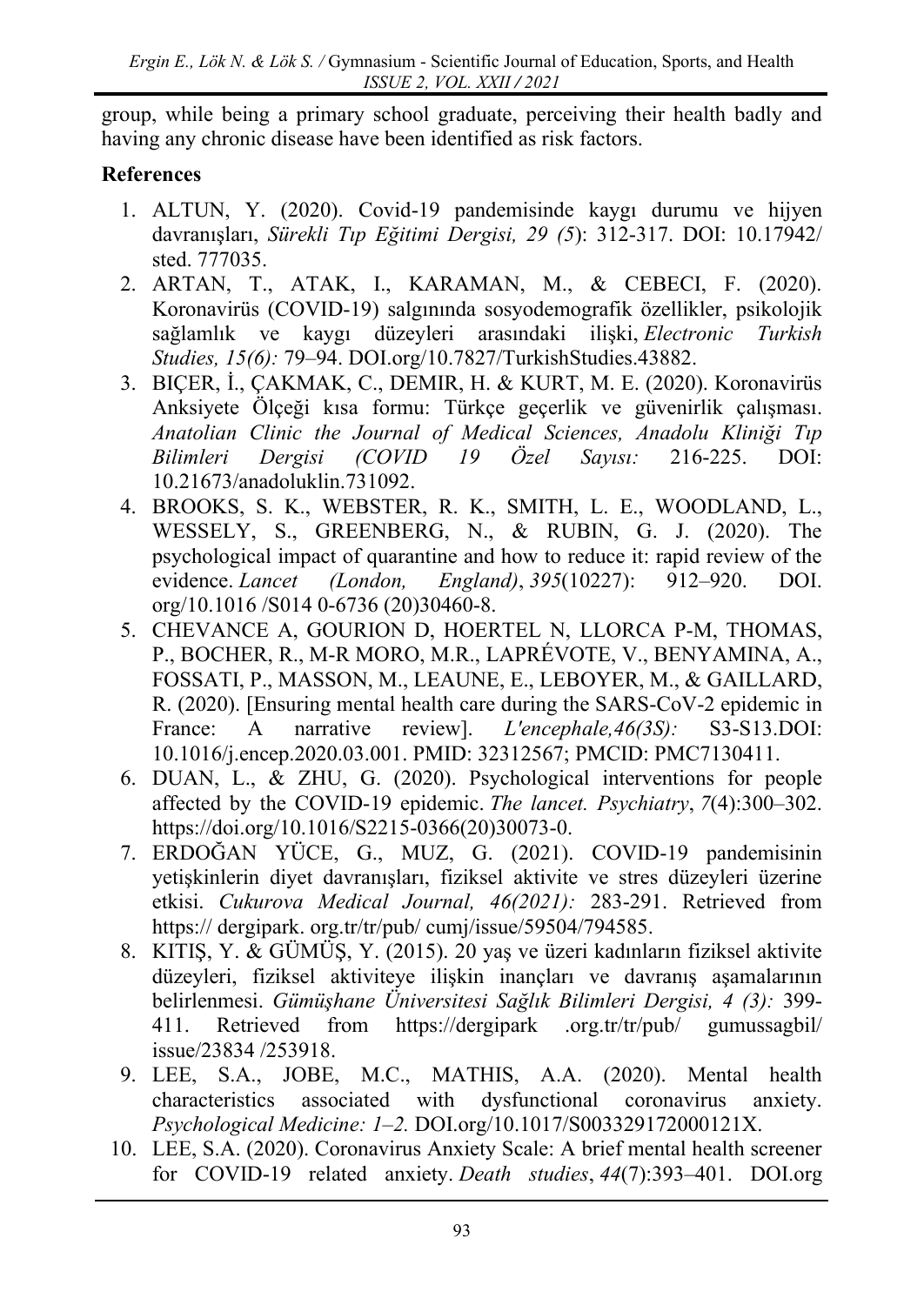/10.1080 /07481187.2020.1748481.

- 11. ÖZTÜRK, M. (2005) Üniversitede eğitim-öğretim gören öğrencilerde uluslararası fiziksel aktivite anketinin geçerliliği ve güvenirliği ve fiziksel aktivite düzeylerinin belirlenmesi*. [Yüksek Lisans Tezi].* Ankara: Hacettepe Üniversitesi Sağlık Bilimleri Enstitüsü.
- 12. ROY, D., TRIPATHY, S., KAR, S. K., SHARMA, N., VERMA, S. K., & KAUSHAL, V. (2020). Study of knowledge, attitude, anxiety & perceived mental healthcare need in Indian population during COVID-19 pandemic. *Asian journal of psychiatry*, *51*, 102083. DOI.org/10. 1016/j.ajp.2020.102083.
- 13. SAATCI, M. (2019). "19-65 yaş grubu yetişkin bireylerin öğün sayısı, fiziksel aktivite düzeyi ve uyku düzeylerinin antropometrik ölçümlere olan etkisinin incelenmesi", *(Yayımlanmamış Yüksek Lisans Tezi),* Beslenme ve Diyetetik Anabilim Dalı, İstanbul Bilgi Üniversitesi
- 14. SAGLAM, M., ARIKAN, H., SAVCI, S., INAL-INCE, D., BOSNAK-GUCLU, M., KARABULUT, E., & TOKGOZOGLU, L.(2010). International physical activity questionnaire: reliability and validity of the Turkish version*, Percept Mot Skills, 111(1):*278-84. DOI: 10.2466/06.08.PMS.111.4.278-284. PMID: 21058606.
- 15. SFENDLA, A., MALMSTRÖM, P., TORSTENSSON, S., & KEREKES, N. (2018). Yoga practice reduces the psychological distress levels of prison inmates. *Frontiers in psychiatry*, *9*, 407. DOI. org/10. 3389/fpsyt. 2018.00407.
- 16. SFENDLA, A., & HADRYA, F. (2020). Factors associated with psychological distress and physical activity during the COVID-19 Pandemic. *Health security*, *18*(6), 444–453. [DOI](https://doi/) .org/10.1089 /hs.2020. 0062
- 17. TC SAĞLIK BAKANLIĞI. COVID-19 NEDIR? Retrieved September 20, 2020 from https://covid19bilgi.saglik.gov.tr/tr/covid-19-yenikoronavirushastaligi-nedir.html.
- 18. TRAN, B. X., HA, G. H., NGUYEN, L. H., VU, G. T., HOANG, M. T., LE, H. T., LATKIN, C. A., HO, C., & HO, R. (2020). Studies of novel coronavirus disease 19 (COVID-19) pandemic: A global analysis of literature. *International journal of environmental research and public health*, *17*(11: 4095. DOI.org/10.3390/ijerph17114095.
- 19. TRZEBIŃSKI, J., CABAŃSKI, M., & CZARNECKA, J. Z. (2020). Reaction to the COVID-19 pandemic: The influence of meaning in life, life satisfaction, and assumptions on world orderliness and positivity. *Journal of Loss and Trauma, 25(6-7):* 544-557. DOI:10.1080 /15325024.2020.1765098
- 20. TURAL, E. (2020). COVID-19 pandemi dönemi ev karantinasinda fiziksel aktivite düzeyinin yaşam kalitesine etkisi*. Van Sağlık Bilimleri Dergisi, COVID-19 Özel Sayı,10-18*.Retrieved from [https://dergipark.](https://dergipark/) org.tr/tr/pub /vansaglik / issue/56982 /738909.
- 21. VANCAMPFORT, D., HALLGREN, M., FIRTH, J., ROSENBAUM, S., SCHUCH, F. B., MUGISHA, J., PROBST, M., VAN DAMME, T.,